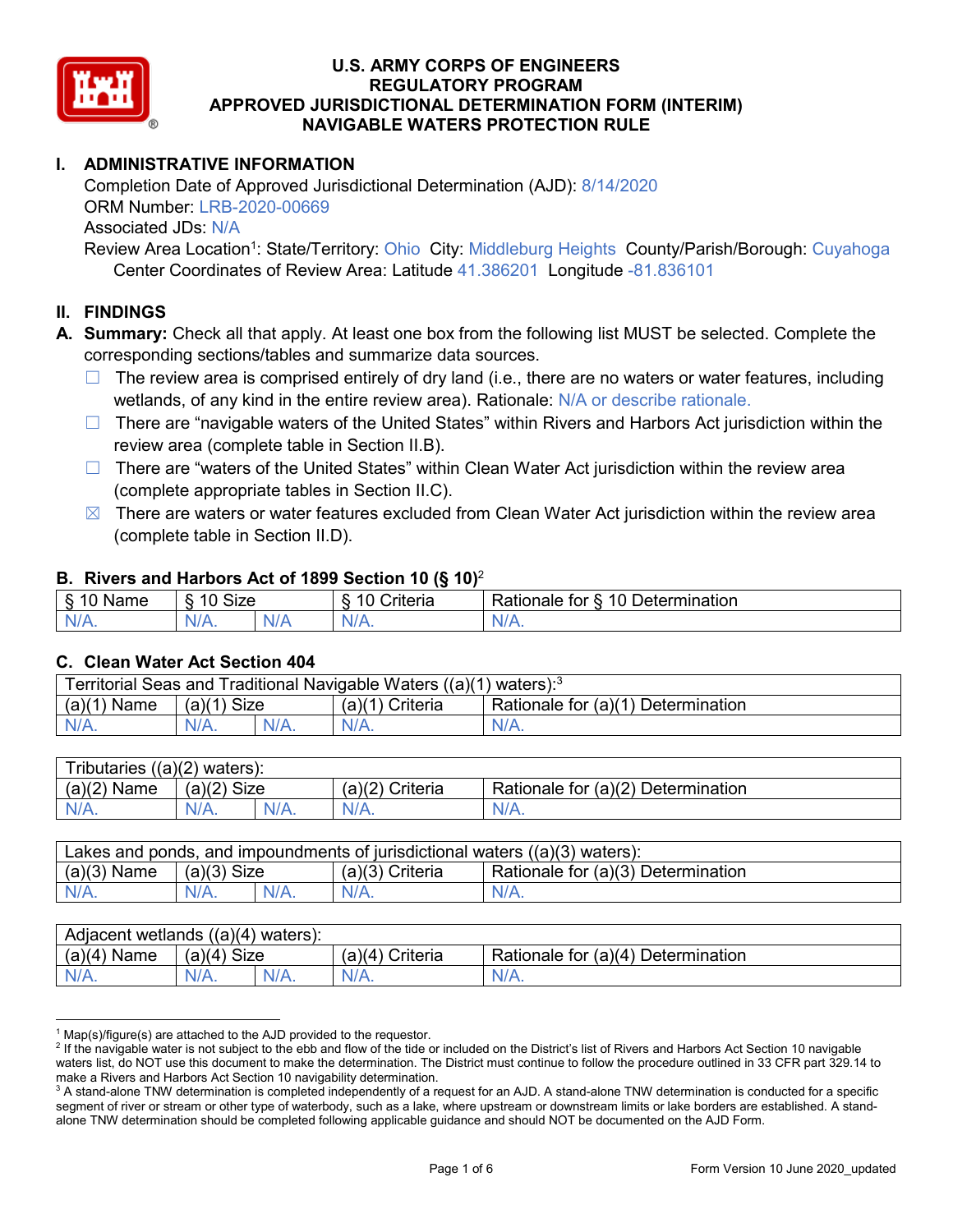

# **D. Excluded Waters or Features**

|                       | Excluded waters $((b)(1) - (b)(12))$ : <sup>4</sup> |                  |                        |                                                                                                |  |  |  |
|-----------------------|-----------------------------------------------------|------------------|------------------------|------------------------------------------------------------------------------------------------|--|--|--|
| <b>Exclusion Name</b> | <b>Exclusion Size</b>                               |                  | Exclusion <sup>5</sup> | Rationale for Exclusion Determination                                                          |  |  |  |
| <b>Wetland A</b>      | 0.04                                                | $\text{acre}(s)$ | $(b)(1)$ Non-          | Wetland A meets the definition of a wetland and                                                |  |  |  |
|                       |                                                     |                  | adjacent wetland.      | is located approximately 525 feet to the west of                                               |  |  |  |
|                       |                                                     |                  |                        | Abram Creek, an (a)(2) perennial tributary that                                                |  |  |  |
|                       |                                                     |                  |                        | flows into the Rocky River, an (a)(2) water, the                                               |  |  |  |
|                       |                                                     |                  |                        | Rocky River flows into Lake Erie, an (a)(1)                                                    |  |  |  |
|                       |                                                     |                  |                        | water. An Unnamed Perennial Tributary to                                                       |  |  |  |
|                       |                                                     |                  |                        | Abram Creek is located just to the north outside                                               |  |  |  |
|                       |                                                     |                  |                        | of the delineation area. Wetland A does not abut                                               |  |  |  |
|                       |                                                     |                  |                        | an $(a)(1) - (a)(3)$ water. A review of the                                                    |  |  |  |
|                       |                                                     |                  |                        | Cuyahoga County, Ohio GIS Web Mapping                                                          |  |  |  |
|                       |                                                     |                  |                        | Application indicates that the bottom elevation of                                             |  |  |  |
|                       |                                                     |                  |                        | Abram Creek to the top of the bank is a 6-foot                                                 |  |  |  |
|                       |                                                     |                  |                        | elevation difference and there is an 8-foot                                                    |  |  |  |
|                       |                                                     |                  |                        | elevation difference the bottom elevation of the                                               |  |  |  |
|                       |                                                     |                  |                        | <b>Unnamed Perennial Tributary to Abram Creek to</b>                                           |  |  |  |
|                       |                                                     |                  |                        | the top of the bank. The Cuyahoga County,                                                      |  |  |  |
|                       |                                                     |                  |                        | <b>Ohio GIS Web Mapping Application indicates</b>                                              |  |  |  |
|                       |                                                     |                  |                        | that this wetland lies within Flood Hazard Zone                                                |  |  |  |
|                       |                                                     |                  |                        | X-Area of Minimal Flood Hazard. Wetland A is                                                   |  |  |  |
|                       |                                                     |                  |                        | separated from Abram Creek and the Unnamed                                                     |  |  |  |
|                       |                                                     |                  |                        | Perennial Tributary by natural stream banks.                                                   |  |  |  |
|                       |                                                     |                  |                        | There is no evidence of wrack lines, sediment                                                  |  |  |  |
|                       |                                                     |                  |                        | deposits or any other indications of flooding from                                             |  |  |  |
|                       |                                                     |                  |                        | <b>Abrams Creek or the Unnamed Perennial</b>                                                   |  |  |  |
|                       |                                                     |                  |                        | Tributary noted in the wetland. A review of                                                    |  |  |  |
|                       |                                                     |                  |                        | <b>Cuyahoga County GIS Imagery dates for spring</b>                                            |  |  |  |
|                       |                                                     |                  |                        | and fall 2019, spring and fall of 2017 and spring<br>and fall of 2016. There is no evidence of |  |  |  |
|                       |                                                     |                  |                        | inundation from Abram Creek or the Unnamed                                                     |  |  |  |
|                       |                                                     |                  |                        | Perennial Tributary to this wetland. Due to the                                                |  |  |  |
|                       |                                                     |                  |                        | height of the river bank and the distance of the                                               |  |  |  |
|                       |                                                     |                  |                        | wetland from Abram Creek and the Unnamed                                                       |  |  |  |
|                       |                                                     |                  |                        | Perennial Tributary. It has been determined that                                               |  |  |  |
|                       |                                                     |                  |                        | Wetland A is not inundated by flooding from an                                                 |  |  |  |
|                       |                                                     |                  |                        | $(a)(1)-(a)(3)$ water in a typical year. The                                                   |  |  |  |
|                       |                                                     |                  |                        | <b>Antecedent Precipitation Condition for 28-JUL-</b>                                          |  |  |  |
|                       |                                                     |                  |                        | 2020 was that the date is within the dry season,                                               |  |  |  |
|                       |                                                     |                  |                        | had normal precipitation for the date and was                                                  |  |  |  |
|                       |                                                     |                  |                        | experiencing mild wetness. It has been                                                         |  |  |  |
|                       |                                                     |                  |                        | determined that that Wetland A meets the                                                       |  |  |  |
|                       |                                                     |                  |                        | Exclusion (b)(1) Non-adjacent wetland.                                                         |  |  |  |

 <sup>4</sup> Some excluded waters, such as (b)(2) and (b)(4), may not be specifically identified on the AJD form unless a requestor specifically asks a Corps district to do so. Corps districts may, in case-by-case instances, choose to identify some or all of these waters within the review area. <sup>5</sup> Because of the broad nature of the (b)(1) exclusion and in an effort to collect data on specific types of waters that would be covered by the (b)(1)

exclusion, four sub-categories of (b)(1) exclusions were administratively created for the purposes of the AJD Form. These four sub-categories are not new exclusions, but are simply administrative distinctions and remain (b)(1) exclusions as defined by the NWPR.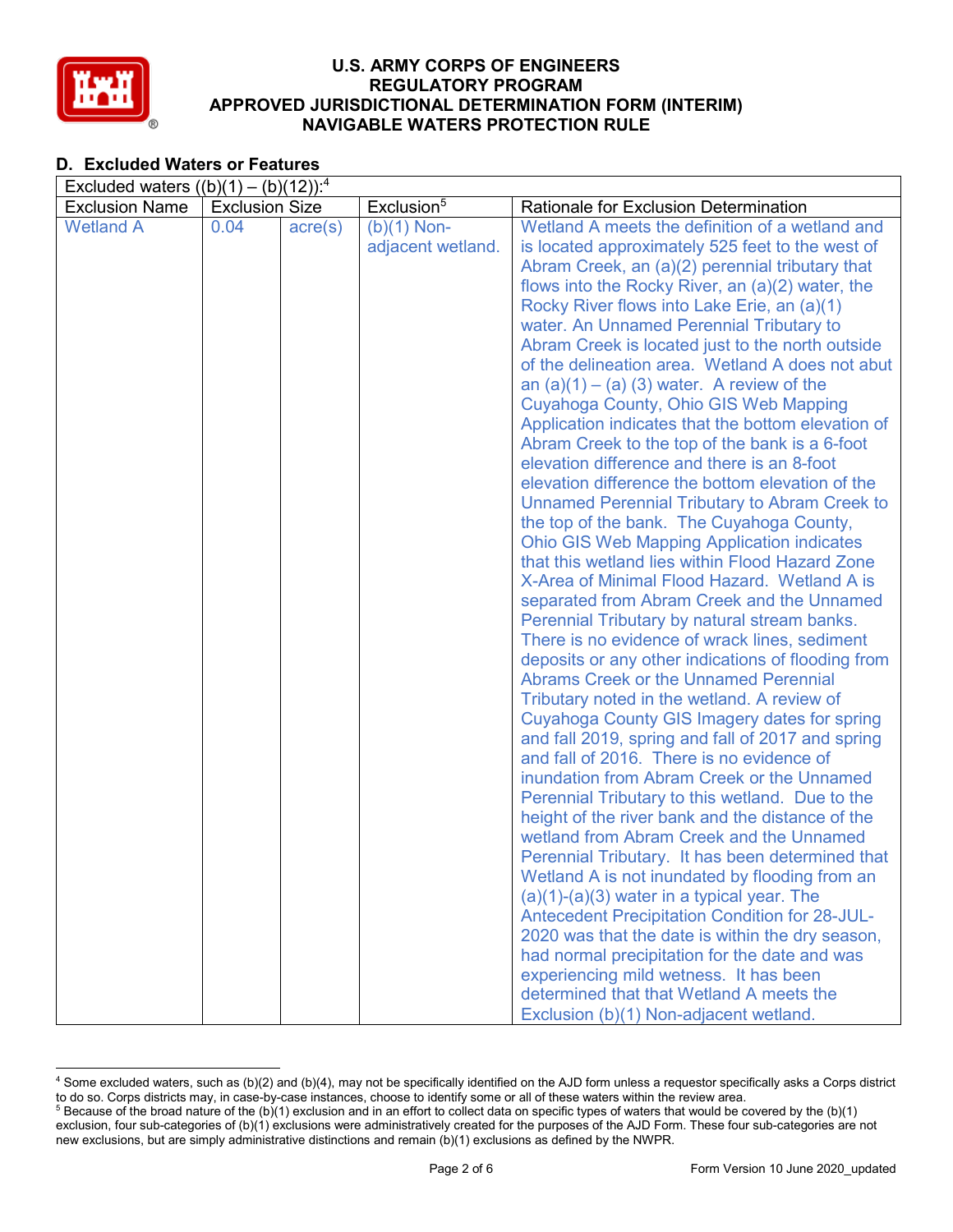

| Excluded waters $((b)(1) - (b)(12))$ : <sup>4</sup> |                       |                  |                        |                                                     |  |  |
|-----------------------------------------------------|-----------------------|------------------|------------------------|-----------------------------------------------------|--|--|
| <b>Exclusion Name</b>                               | <b>Exclusion Size</b> |                  | Exclusion <sup>5</sup> | Rationale for Exclusion Determination               |  |  |
| <b>Wetland B</b>                                    | 0.38                  | $\text{acre}(s)$ | $(b)(1)$ Non-          | Wetland B meets the definition of a wetland and     |  |  |
|                                                     |                       |                  | adjacent wetland.      | is located approximately 295 linear feet to the     |  |  |
|                                                     |                       |                  |                        | west of Abram Creek, an (a)(2) perennial            |  |  |
|                                                     |                       |                  |                        | tributary that flows into the Rocky River, an       |  |  |
|                                                     |                       |                  |                        | (a)(2) water, the Rocky River flows into Lake       |  |  |
|                                                     |                       |                  |                        | Erie, an (a)(1) water. An Unnamed Perennial         |  |  |
|                                                     |                       |                  |                        | Tributary to Abram Creek is located just to the     |  |  |
|                                                     |                       |                  |                        | north outside of the delineation area. Wetland B    |  |  |
|                                                     |                       |                  |                        | does not abut an $(a)(1) - (a)(3)$ water. A review  |  |  |
|                                                     |                       |                  |                        | of the Cuyahoga County, Ohio GIS Web                |  |  |
|                                                     |                       |                  |                        | Mapping Application indicates that the bottom       |  |  |
|                                                     |                       |                  |                        | elevation of Abram Creek to the top of the bank     |  |  |
|                                                     |                       |                  |                        | is a 6-foot elevation difference and there is an 8- |  |  |
|                                                     |                       |                  |                        | foot elevation difference the bottom elevation of   |  |  |
|                                                     |                       |                  |                        | the Unnamed Perennial Tributary to Abram            |  |  |
|                                                     |                       |                  |                        | Creek to the top of the bank. The Cuyahoga          |  |  |
|                                                     |                       |                  |                        | County, Ohio GIS Web Mapping Application            |  |  |
|                                                     |                       |                  |                        | indicates that this wetland lies within Flood       |  |  |
|                                                     |                       |                  |                        | Hazard Zone X-Area of Minimal Flood Hazard.         |  |  |
|                                                     |                       |                  |                        | Wetland B is separated from Abram Creek and         |  |  |
|                                                     |                       |                  |                        | the Unnamed Perennial Tributary by natural          |  |  |
|                                                     |                       |                  |                        | banks. There is no evidence of wrack lines,         |  |  |
|                                                     |                       |                  |                        | sediment deposits or any other indications of       |  |  |
|                                                     |                       |                  |                        | flooding from Abrams Creek or the Unnamed           |  |  |
|                                                     |                       |                  |                        | Perennial Tributary noted in the wetland. A         |  |  |
|                                                     |                       |                  |                        | review of Cuyahoga County GIS Imagery dates         |  |  |
|                                                     |                       |                  |                        | for spring and fall 2019, spring and fall of 2017   |  |  |
|                                                     |                       |                  |                        | and spring and fall of 2016. There is no            |  |  |
|                                                     |                       |                  |                        | evidence of inundation from Abram Creek or the      |  |  |
|                                                     |                       |                  |                        | Unnamed Perennial Tributary to this wetland.        |  |  |
|                                                     |                       |                  |                        | Due to the height of the river bank and the         |  |  |
|                                                     |                       |                  |                        | distance of the wetland from Abram Creek and        |  |  |
|                                                     |                       |                  |                        | the Unnamed Perennial Tributary. It has been        |  |  |
|                                                     |                       |                  |                        | determined that Wetland A is not inundated by       |  |  |
|                                                     |                       |                  |                        | flooding from an $(a)(1)-(a)(3)$ water in a typical |  |  |
|                                                     |                       |                  |                        | year. The Antecedent Precipitation Condition for    |  |  |
|                                                     |                       |                  |                        | 28-JUL-2020 was that the date is within the dry     |  |  |
|                                                     |                       |                  |                        | season, had normal precipitation for the date       |  |  |
|                                                     |                       |                  |                        | and was experiencing mild wetness. It has been      |  |  |
|                                                     |                       |                  |                        | determined that that Wetland B meets the            |  |  |
|                                                     |                       |                  |                        | Exclusion (b)(1) Non-adjacent wetland.              |  |  |
| <b>Wetland C</b>                                    | 0.02                  | $\text{acre}(s)$ | $(b)(1)$ Non-          | Wetland C meets the definition of a wetland and     |  |  |
|                                                     |                       |                  | adjacent wetland.      | is located approximately 160 feet to the west of    |  |  |
|                                                     |                       |                  |                        | Abram Creek, an (a)(2) perennial tributary that     |  |  |
|                                                     |                       |                  |                        | flows into the Rocky River, an (a)(2) water, the    |  |  |
|                                                     |                       |                  |                        | Rocky River flows into Lake Erie, an (a)(1)         |  |  |
|                                                     |                       |                  |                        | water. An Unnamed Perennial Tributary to            |  |  |
|                                                     |                       |                  |                        | Abram Creek is located just to the north outside    |  |  |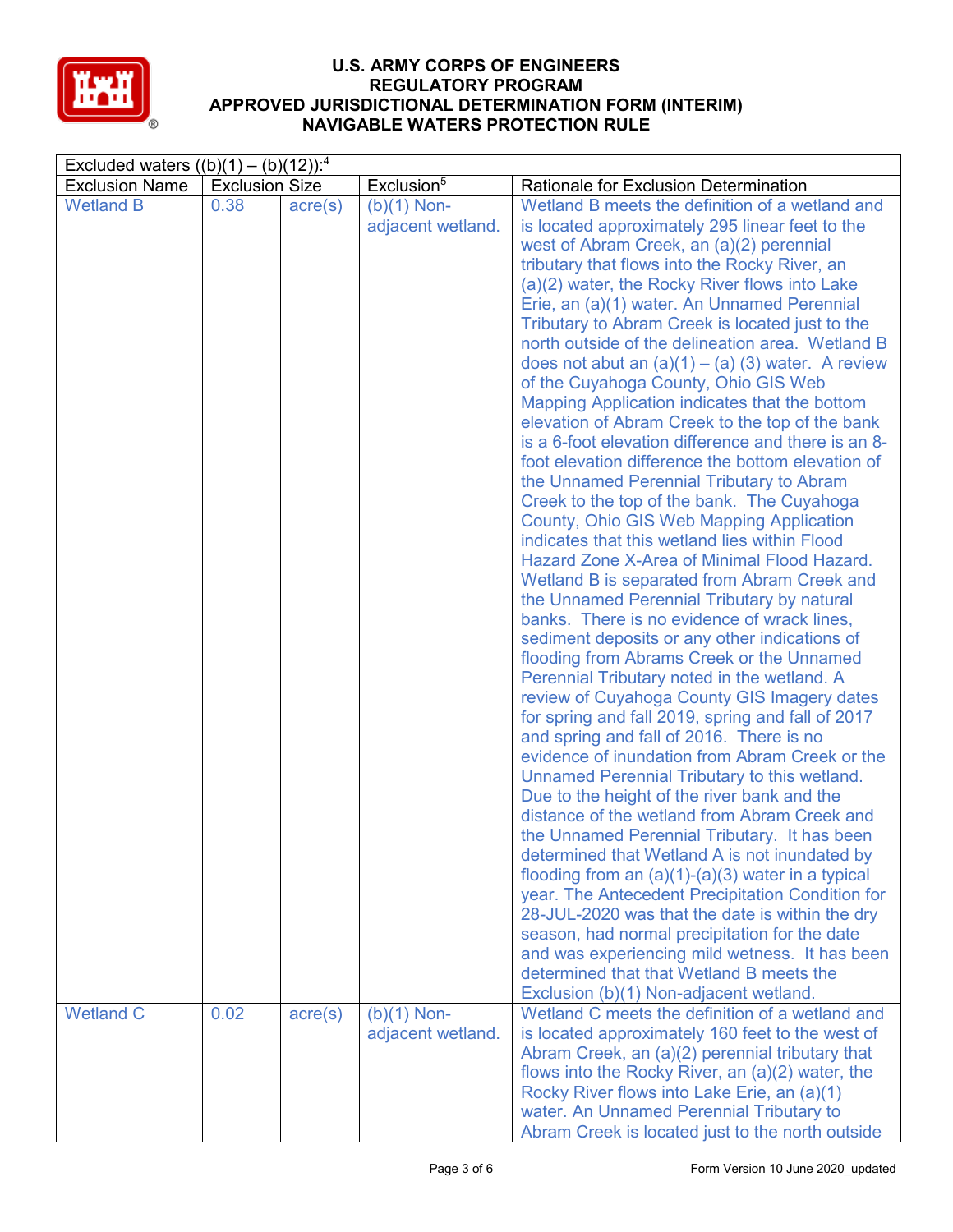

| Excluded waters $((b)(1) - (b)(12))$ : <sup>4</sup> |                       |         |                                                                                                                                                                                                       |                                                                                                                                                                                                                                                                                                                                                                                                                                                                                                                                                                                                                                                                                                                                                                                                                                                                                                                                                                                                                                                                                                                                                                                                                                                                                                                                                                                                                                                                                                                                                                                                                    |  |  |  |  |
|-----------------------------------------------------|-----------------------|---------|-------------------------------------------------------------------------------------------------------------------------------------------------------------------------------------------------------|--------------------------------------------------------------------------------------------------------------------------------------------------------------------------------------------------------------------------------------------------------------------------------------------------------------------------------------------------------------------------------------------------------------------------------------------------------------------------------------------------------------------------------------------------------------------------------------------------------------------------------------------------------------------------------------------------------------------------------------------------------------------------------------------------------------------------------------------------------------------------------------------------------------------------------------------------------------------------------------------------------------------------------------------------------------------------------------------------------------------------------------------------------------------------------------------------------------------------------------------------------------------------------------------------------------------------------------------------------------------------------------------------------------------------------------------------------------------------------------------------------------------------------------------------------------------------------------------------------------------|--|--|--|--|
| <b>Exclusion Name</b>                               | <b>Exclusion Size</b> |         | Exclusion <sup>5</sup>                                                                                                                                                                                | <b>Rationale for Exclusion Determination</b>                                                                                                                                                                                                                                                                                                                                                                                                                                                                                                                                                                                                                                                                                                                                                                                                                                                                                                                                                                                                                                                                                                                                                                                                                                                                                                                                                                                                                                                                                                                                                                       |  |  |  |  |
|                                                     |                       |         |                                                                                                                                                                                                       | of the delineation area. Wetland C does not<br>abut an $(a)(1) - (a)(3)$ water. A review of the<br>Cuyahoga County, Ohio GIS Web Mapping<br>Application indicates that the bottom elevation of<br>Abram Creek to the top of the bank is a 6-foot<br>elevation difference and there is an 8-foot<br>elevation difference the bottom elevation of the<br><b>Unnamed Perennial Tributary to Abram Creek to</b><br>the top of the bank. The Cuyahoga County,<br><b>Ohio GIS Web Mapping Application indicates</b><br>that this wetland lies within Flood Hazard Zone<br>X-Area of Minimal Flood Hazard. There is no<br>evidence of wrack lines, sediment deposits or<br>any other indications of flooding from Abrams<br><b>Creek or the Unnamed Perennial Tributary noted</b><br>in the wetland. A review of Cuyahoga County<br>GIS Imagery dates for spring and fall 2019,<br>spring and fall of 2017 and spring and fall of<br>2016. There is no evidence of inundation from<br><b>Abram Creek or the Unnamed Perennial</b><br>Tributary to this wetland. Due to the height of<br>the river bank and the distance of the wetland<br>from Abram Creek and the Unnamed Perennial<br>Tributary. It has been determined that Wetland<br>C is not inundated by flooding from an $(a)(1)$ -<br>(a)(3) water in a typical year. The Antecedent<br>Precipitation Condition for 28-JUL-2020 was that<br>the date is within the dry season, had normal<br>precipitation for the date and was experiencing<br>mild wetness. It has been determined that that<br>Wetland C meets the Exclusion (b)(1) Non-<br>adjacent wetland. |  |  |  |  |
| <b>Stormwater</b><br>Feature 1                      | 0.15                  | acre(s) | (b)(10)<br><b>Stormwater</b><br>control feature<br>constructed or<br>excavated in<br>upland or in a<br>non-jurisdictional<br>water to convey,<br>treat, infiltrate, or<br>store stormwater<br>runoff. | <b>Storm Water Detention Basin 1 is located</b><br>approximately 257 feet to the west of Abram<br>Creek, an (a)(2) perennial tributary. Abram<br>Creek flows to the Rocky River, an (a)(2) water.<br>The Rocky River flows into Lake Erie, an (a)(1)<br>water. A review of Historicalaerials.com aerial<br>imagery for the years 1952, 1962, 1970, 1982<br>and 1994 shows that Detention Basin 1 was<br>constructed in upland. Aerial imagery indicates<br>that Storm Water Detention Basin 1 was<br>excavated in upland around 2000. Flickinger<br>Wetland Group provided a copy of construction<br>drawings that show that Storm Water Detention<br>Basin 1 was constructed within a storm water<br>detention basin easement. Based upon a review<br>of aerial imagery and the construction plans for                                                                                                                                                                                                                                                                                                                                                                                                                                                                                                                                                                                                                                                                                                                                                                                                            |  |  |  |  |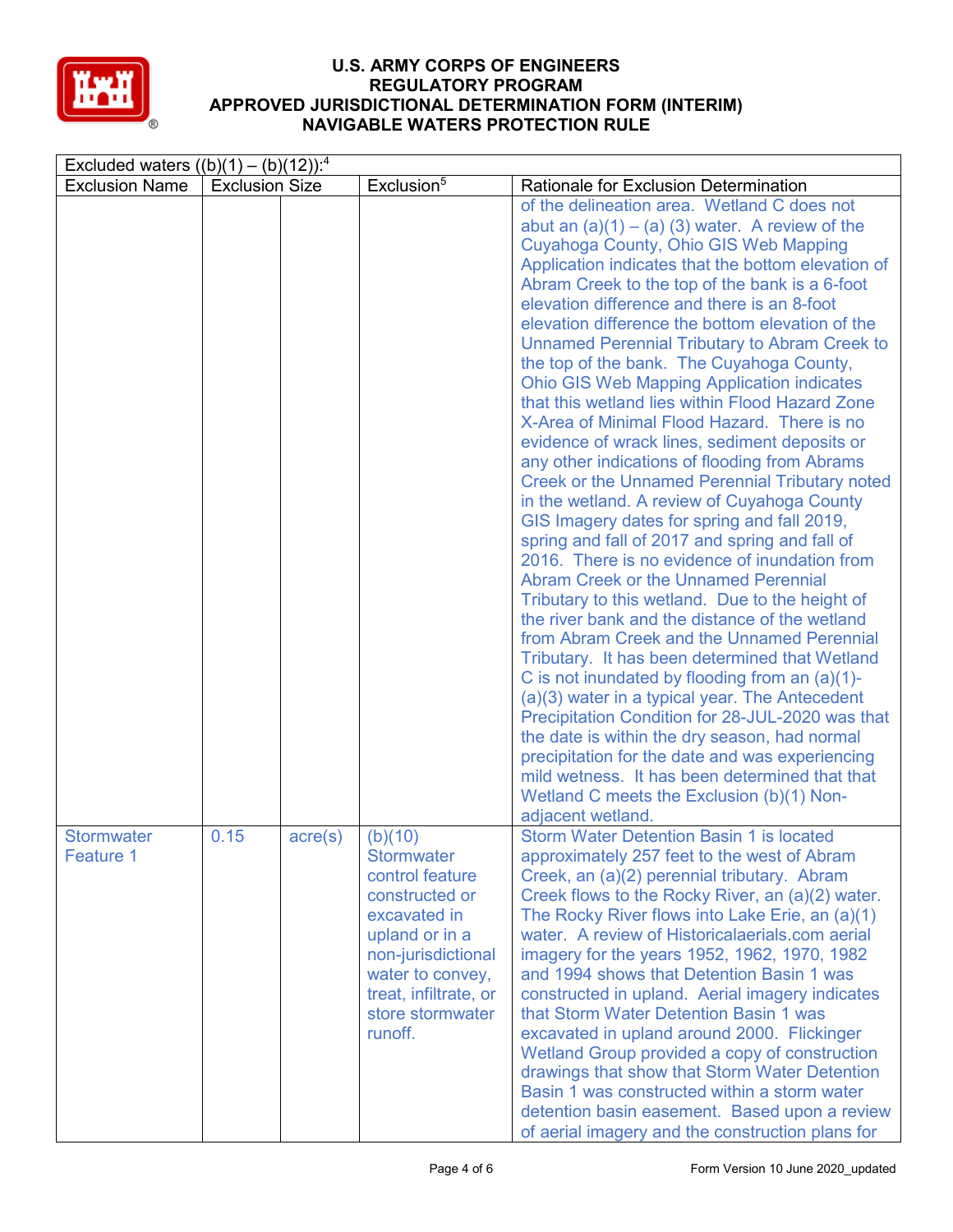

| Excluded waters $((b)(1) - (b)(12))$ : <sup>4</sup> |                       |  |                        |                                                                                                                                                                                                                                               |  |  |  |  |
|-----------------------------------------------------|-----------------------|--|------------------------|-----------------------------------------------------------------------------------------------------------------------------------------------------------------------------------------------------------------------------------------------|--|--|--|--|
| <b>Exclusion Name</b>                               | <b>Exclusion Size</b> |  | Exclusion <sup>5</sup> | <b>Rationale for Exclusion Determination</b>                                                                                                                                                                                                  |  |  |  |  |
|                                                     |                       |  |                        | the water detention basin, it has been<br>determined that Storm Water Detention Basin 1<br>is a (b)(10) Stormwater control feature<br>constructed or excavated in upland or in a non-<br>jurisdictional water to convey, treat, infiltrate or |  |  |  |  |
|                                                     |                       |  |                        | store stormwater runoff.                                                                                                                                                                                                                      |  |  |  |  |

# **III. SUPPORTING INFORMATION**

- **A. Select/enter all resources** that were used to aid in this determination and attach data/maps to this document and/or references/citations in the administrative record, as appropriate.
	- $\boxtimes$  Information submitted by, or on behalf of, the applicant/consultant: Wetlands Investigation  $+/-$  14-acres

Commerce Parkway, Middleburgh Heights, Ohio.

This information is sufficient for purposes of this AJD. Rationale: N/A or describe rationale for insufficiency (including partial insufficiency).

 $\Box$  Data sheets prepared by the Corps: Title(s) and/or date(s).

 $\boxtimes$  Photographs: Aerial and Other: Photographs submitted with the waters delineation report, Cuyahoga County, Ohio GIS Web Mapping Application (Spring/Fall Historicaerials.com 1952, 1962, 1970, 1982, 1994, 2000

- $\boxtimes$  Corps site visit(s) conducted on: 28-JUL-2020
- $\Box$  Previous Jurisdictional Determinations (AJDs or PJDs): ORM Number(s) and date(s).
- ☐ Antecedent Precipitation Tool: *provide detailed discussion in Section III.B*.
- ☐ USDA NRCS Soil Survey: Title(s) and/or date(s).
- ☒ USFWS NWI maps: USACE ORM2 Dataset
- ☒ USGS topographic maps: USACE ORM2 Database

#### **Other data sources used to aid in this determination:**

| Data Source (select)              | Name and/or date and other relevant information   |
|-----------------------------------|---------------------------------------------------|
| <b>USGS Sources</b>               | <b>USACE ORM2 Dataset</b>                         |
| <b>USDA Sources</b>               | $N/A$ .                                           |
| <b>NOAA Sources</b>               | N/A                                               |
| <b>USACE Sources</b>              | <b>USACE ORM2 Dataset</b>                         |
| <b>State/Local/Tribal Sources</b> | N/A                                               |
| <b>Other Sources</b>              | Cuyahoga County, Ohio GIS Web Mapping Application |

**B. Typical year assessment(s):** The APT pulls precipitation data from NOAA's Daily Global Historical Climatology Network. The APT evaluates normal precipitation conditions based on the three 30-day periods preceding the observation date. For each period, a weighted condition value is assigned by determining whether the 30-day precipitation total falls within, above, or below the 70th and 30th percentiles for totals from the same date range over the preceding 30 years. The APT then makes a determination of "normal," "wetter than normal," or "drier than normal" based on the condition value sum. The APT also displays results generated via the Palmer Drought Severity Index and the University of Delaware WebWIMP.

An APT evaluation was run, associated with Cuyahoga County GIS aerial photos for fall and spring 2019, fall and